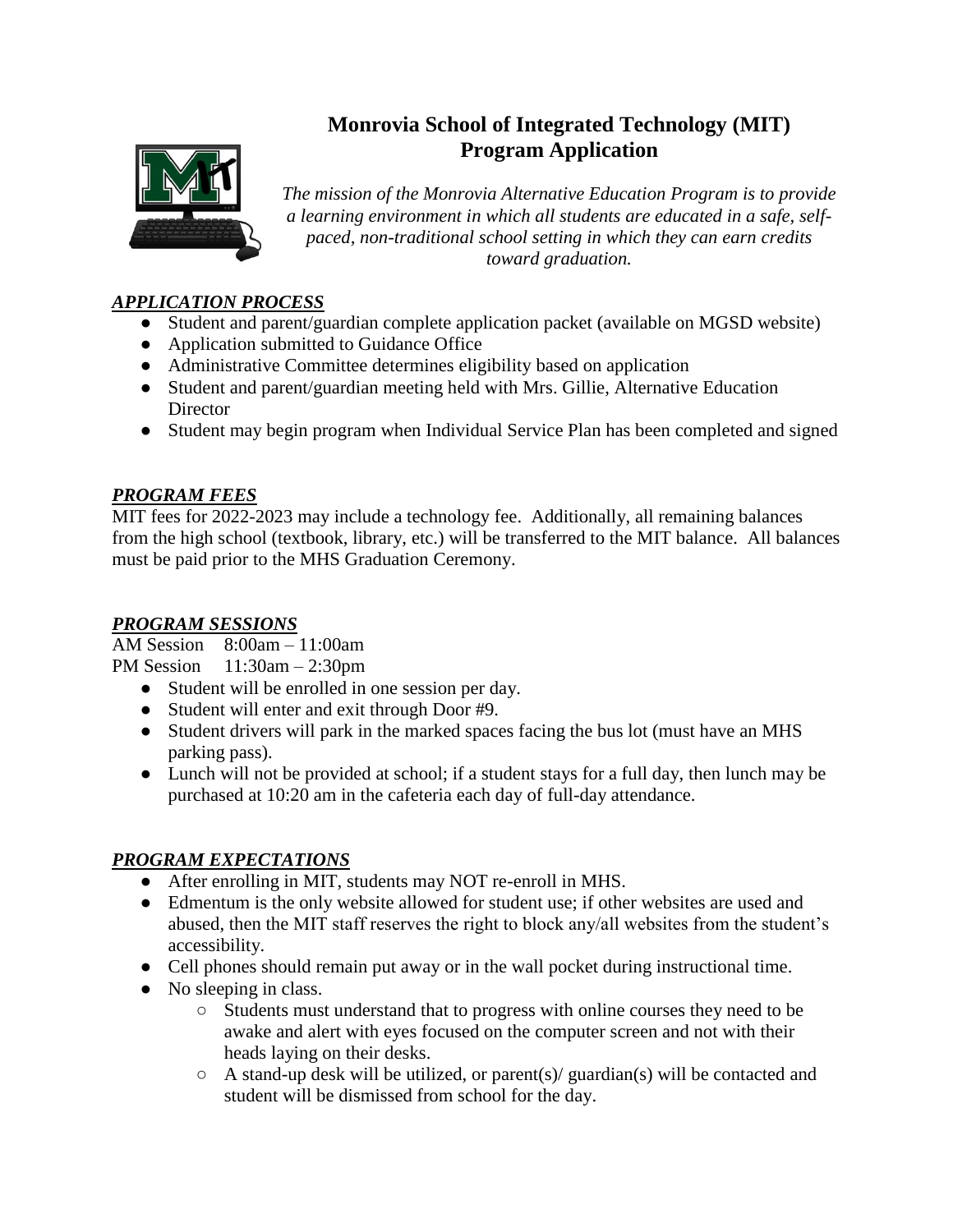- Students should not enter MHS during the school day or immediately before and after school.
- Dress code and all other policies are the same as the MHS Handbook.
- MIT discipline system consists of daily suspension or expulsion from program.

## *ATTENDANCE*

- A parent/guardian must notify the MIT at extension 2302, 2303, 2112, or 2111 if their student is going to be absent.
- If a student arrives after the designated time, then it is counted as a tardy. A sixth tardy will equal a half-day absence.
- If a student arrives more than 30 minutes late, then it is considered a half-day absence.
- More idle time than work time may result in a half-day absence.

## **ATTENDANCE GUIDELINES:**

- *At 5 Days* a student may be placed on an Attendance Contract. This contract will state the specific dates of extra sessions the student will attend and number of days the student will "buy back". The contract will also state that the student will not miss any more days without the proper written documentation. If a student fails to meet these expectations, then he/she is in violation of the contract.
- *At 9 Days* a student and parent will be sent legal notice. A student may buy back days at any time to reduce the number of absences. If an absence occurs without proper written notification (professional appointment notes), then the student's information will be sent to the Morgan County Prosecutor's office for violation of Indiana Compulsory attendance laws.
- At 10 Days a student will be referred to truant officer or recommended for suspension pending expulsion where parent(s)/guardians(s) will be required to attend a hearing. The hearing will be to review the attendance record and explain the expulsion process.

### *ONLINE ACADEMIC COURSES*

- The learning platform website is<https://auth.edmentum.com/elf/login>
- The program is based on mastery learning.
- A pretest may be offered for each unit to customize its content.
- Students will have daily assignment goals but may work at their own pace.
- A cumulative semester test will be administered to close out each course.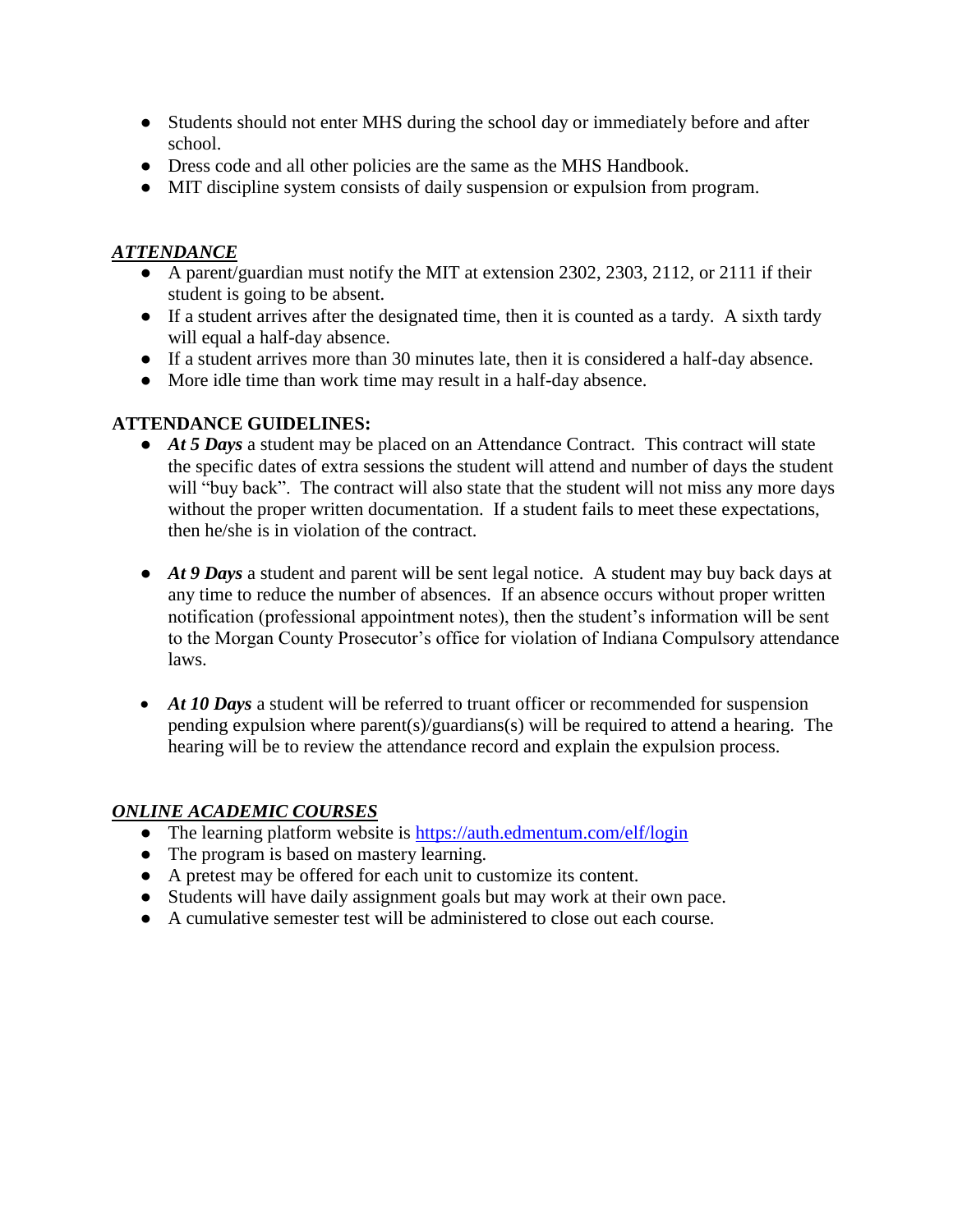## *Career Exploration Internship (0530) aka SCHOOL TO WORK CREDITS*

MIT students may attend school on a part-time basis and earn elective School to Work credits by maintaining full or part-time employment. To earn credit, student, parent and employer must complete all required forms. The credits and grade that the student earns is based on the evaluation completed by employer. The number of credits issued are based on the following criteria:

| $10-19$ Hours | $= 1$ Credit  |
|---------------|---------------|
| 20-29 Hours   | $= 2$ Credits |
| 30-40 Hours   | $=$ 3 Credits |

\*A student must work a total of at least 9 weeks throughout the semester (18-week semester). Students must average a minimum of 10 hours per week. Credits are issued at the end of each semester. Credits are based on the average number of hours worked per week. *A minimum of 85 hours of workplace and classroom activities are required for 1 credit; 170 hours are required for two credits. Of the 85 or 170 hours, 18 to 36 hours (at least 1 hour a week or the equivalent over a semester or year) must be spent in related classroom instruction. Three "semesters" will be offered for completion deadlines in August (summer work), December (first semester), and May (second semester).*

#### *GRADUATION*

MIT Students are eligible for the same diplomas as MHS students. Eligible MIT graduates may participate in the MHS Graduation Ceremony when ALL credits have been earned, ALL state tests have been taken, and ALL fees (textbook, library, etc.) have been paid in full.

### *CONTACT INFORMATION*

Leslie Gillie Alternative Education Director 317-996-2258 ext. 2302 LGillie@m-gsd.org

I understand all of the MIT expectations as listed above and agree to the consequences if these expectations are not met.

\_\_\_\_\_\_\_\_\_\_\_\_\_\_\_\_\_\_\_\_\_\_\_\_\_\_\_\_\_\_\_\_\_\_\_\_\_\_\_\_\_\_\_\_\_\_\_\_\_\_\_\_\_\_\_\_\_\_\_\_\_\_\_\_\_\_\_\_\_\_\_\_\_\_\_\_\_\_

\_\_\_\_\_\_\_\_\_\_\_\_\_\_\_\_\_\_\_\_\_\_\_\_\_\_\_\_\_\_\_\_\_\_\_\_\_\_\_\_\_\_\_\_\_\_\_\_\_\_\_\_\_\_\_\_\_\_\_\_\_\_\_\_\_\_\_\_\_\_\_\_\_\_\_\_\_\_

STUDENT DATE

PARENT DATE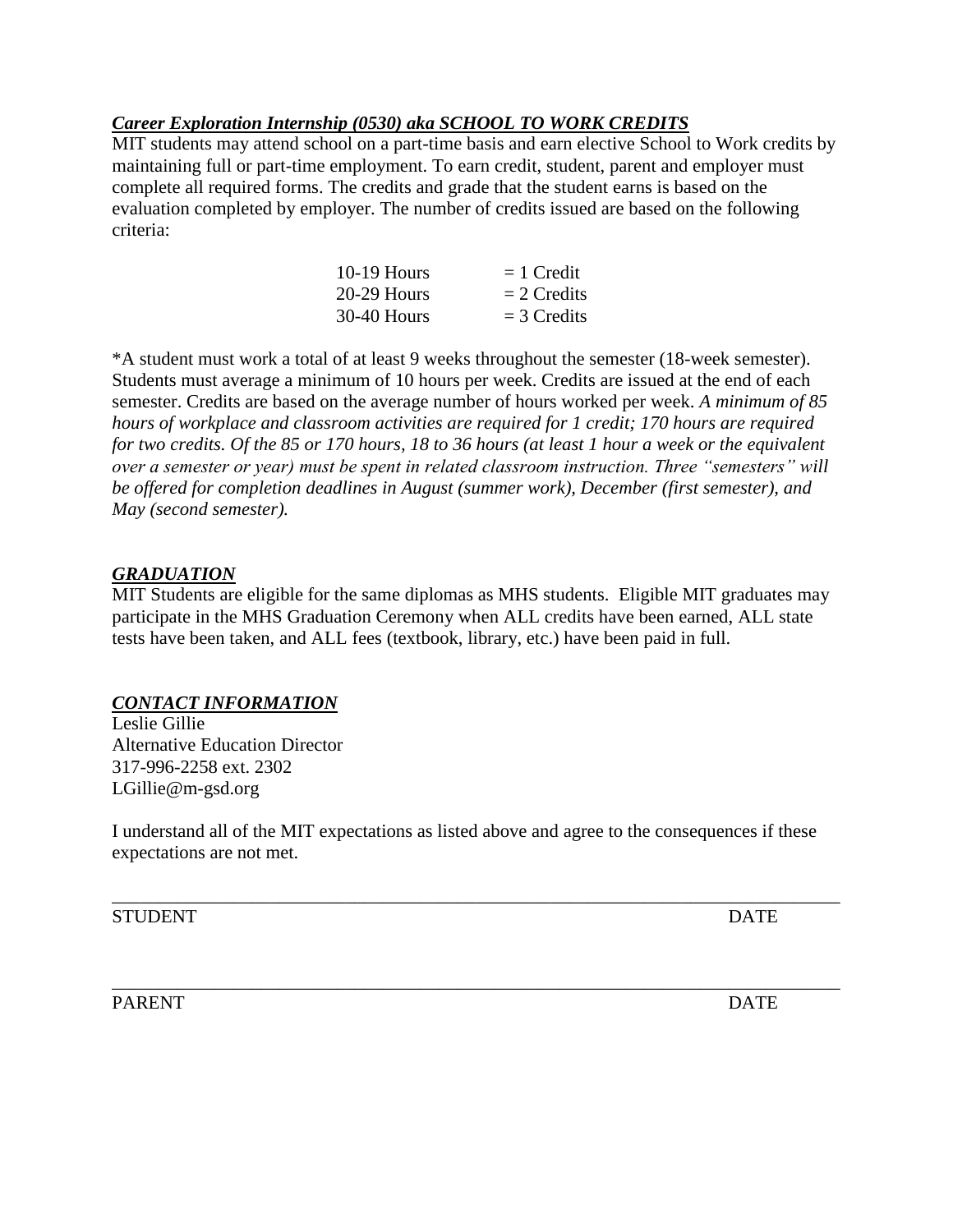

#### MONROE GREGG SCHOOL DISTRICT APPLICATION FOR ALTERNATIVE SCHOOL MONROVIA SCHOOL OF INTEGRATED TECHNOLOGY (MIT)

# **STUDENT FORM**

| Grade Level ______ |                                                                                                                                                                        |
|--------------------|------------------------------------------------------------------------------------------------------------------------------------------------------------------------|
|                    | Which diploma are you working toward? (Circle one)<br>Academic Honors<br>General<br>Core 40                                                                            |
|                    | How many credits do you currently have?                                                                                                                                |
|                    | What is your current GPA?                                                                                                                                              |
|                    | ACT Score                                                                                                                                                              |
|                    | ASVAB Score                                                                                                                                                            |
|                    | Are you currently employed?                                                                                                                                            |
|                    |                                                                                                                                                                        |
|                    | Why are you applying for Alternative School? (Mark Only One)<br>Intends to withdraw from traditional school or has withdrawn before graduation                         |
|                    | Has failed to comply academically and would benefit from instruction offered in a manner<br>different from the manner of instruction available in a traditional school |
| program            | Is currently a parent or is expecting a child and is unable to attend the traditional school                                                                           |
| instructional day  | Is employed and the employment is necessary for support and interferes with part of the                                                                                |
|                    | Failure to comply with rules and/or attendance policy of traditional school                                                                                            |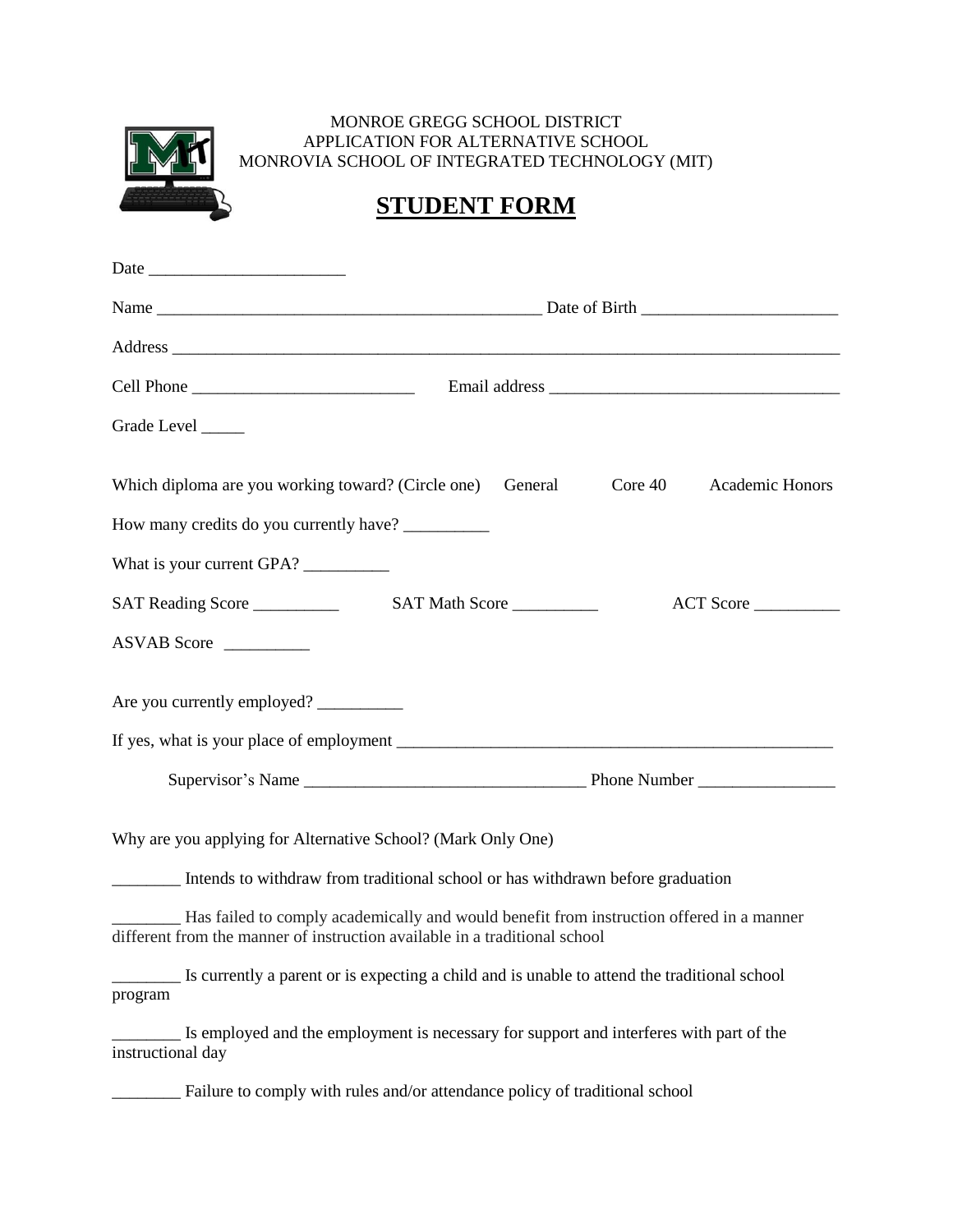#### **Student Questionnaire**

Do you live at home (with parent/legal guardian) on a regular basis or somewhere else?

If somewhere else, please explain situation:

- Are you enrolled in the Special Needs program in the traditional high school?
- Do you have any medical issues the Alternative School needs to be aware of?
- Do you take any prescription medication the Alternative School needs to be aware of?
- Have you ever taken classes online?
- What are your strengths in school?
- What are your weaknesses in school?

Why do you want to enroll in the Alternative School?

What are your plans after graduation from high school?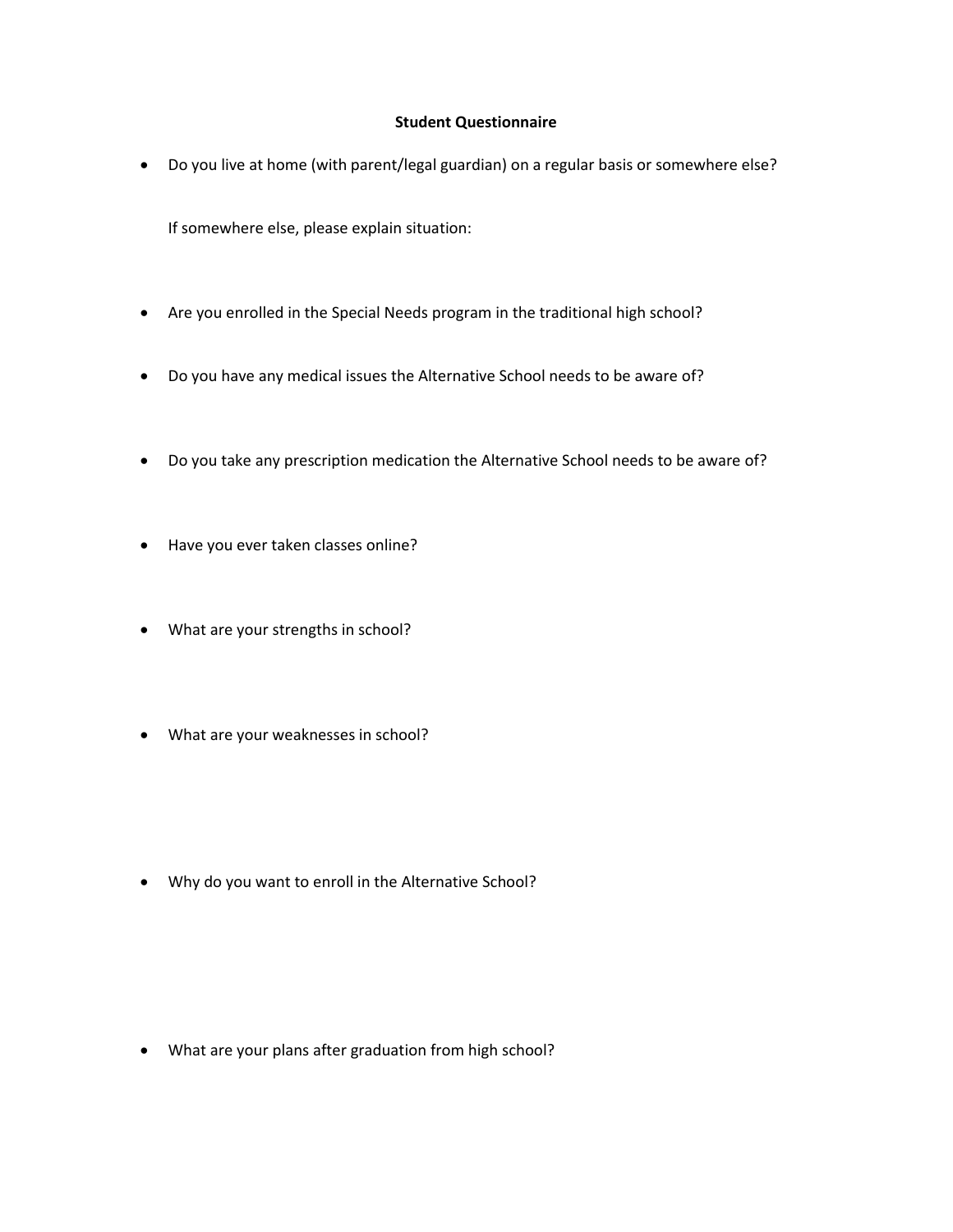

#### MONROE GREGG SCHOOL DISTRICT APPLICATION FOR ALTERNATIVE SCHOOL MONROVIA SCHOOL OF INTEGRATED TECHNOLOGY (MIT)

# **PARENT/GUARDIAN FORM**

| Student's Name                                                                                                                                                           |
|--------------------------------------------------------------------------------------------------------------------------------------------------------------------------|
|                                                                                                                                                                          |
|                                                                                                                                                                          |
|                                                                                                                                                                          |
|                                                                                                                                                                          |
|                                                                                                                                                                          |
| (If Applicable)                                                                                                                                                          |
|                                                                                                                                                                          |
|                                                                                                                                                                          |
|                                                                                                                                                                          |
| Why is your student applying for Alternative School? (Mark Only One)                                                                                                     |
| _________ Intends to withdraw from traditional school or has withdrawn before graduation                                                                                 |
| - Has failed to comply academically and would benefit from instruction offered in a manner<br>different from the manner of instruction available in a traditional school |
| Is currently a parent or is expecting a child and is unable to attend the traditional school<br>program                                                                  |
| Is employed and the employment is necessary for support and interferes with part of the<br>instructional day                                                             |
| Failure to comply with rules and/or attendance policy of traditional school                                                                                              |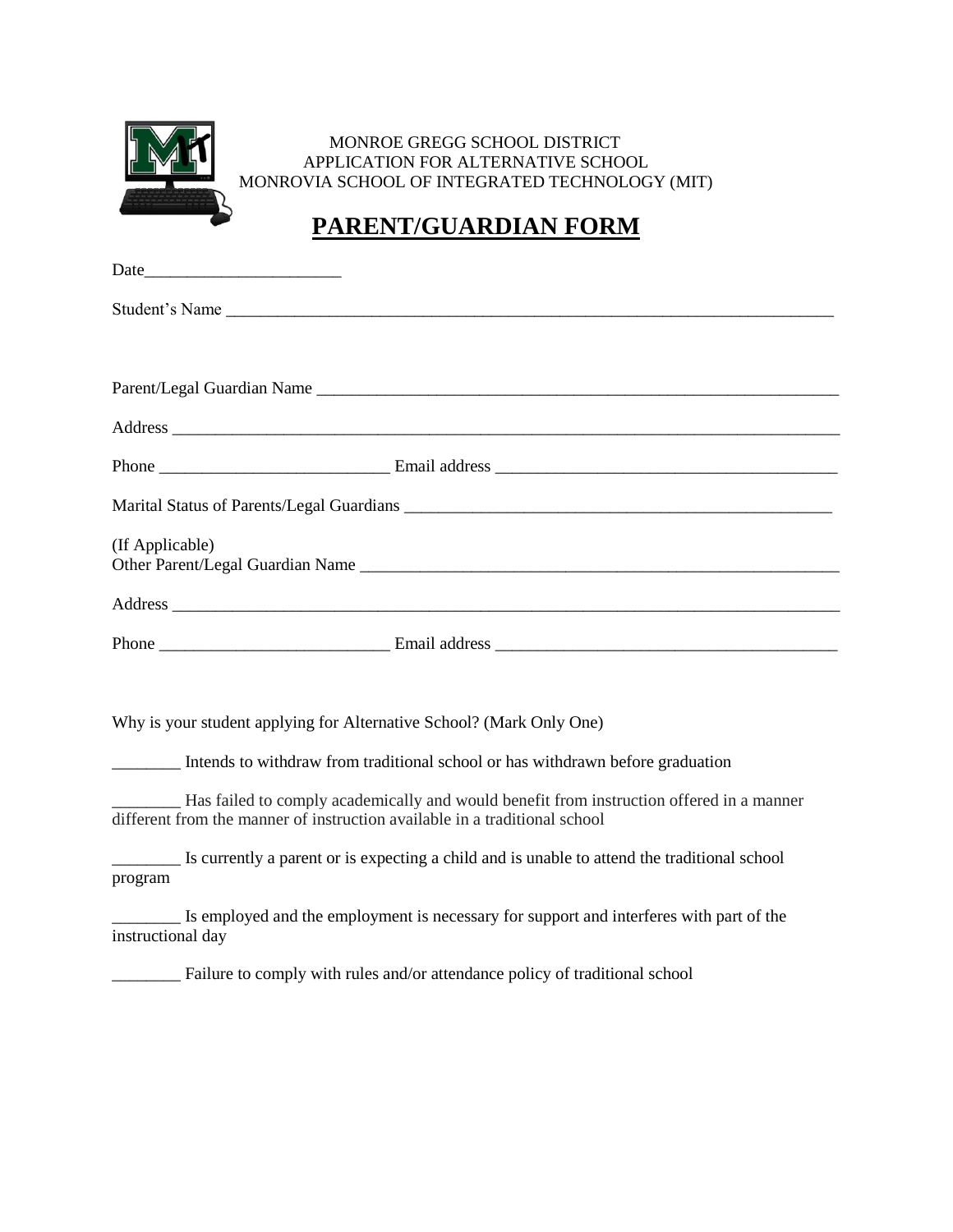#### **Parent Questionnaire**

Has your student been involved in the Juvenile Justice System?

If Yes, when and what charges?

Is he/she currently on probation? Until when?

Does student live with you at home on a regular basis or somewhere else?

If somewhere else, please explain situation:

- Is student enrolled in the Special Needs program in the traditional high school?
- Does student have any medical issues the Alternative School needs to be aware of?
- Does student take any prescription medication the Alternative School needs to be aware of?